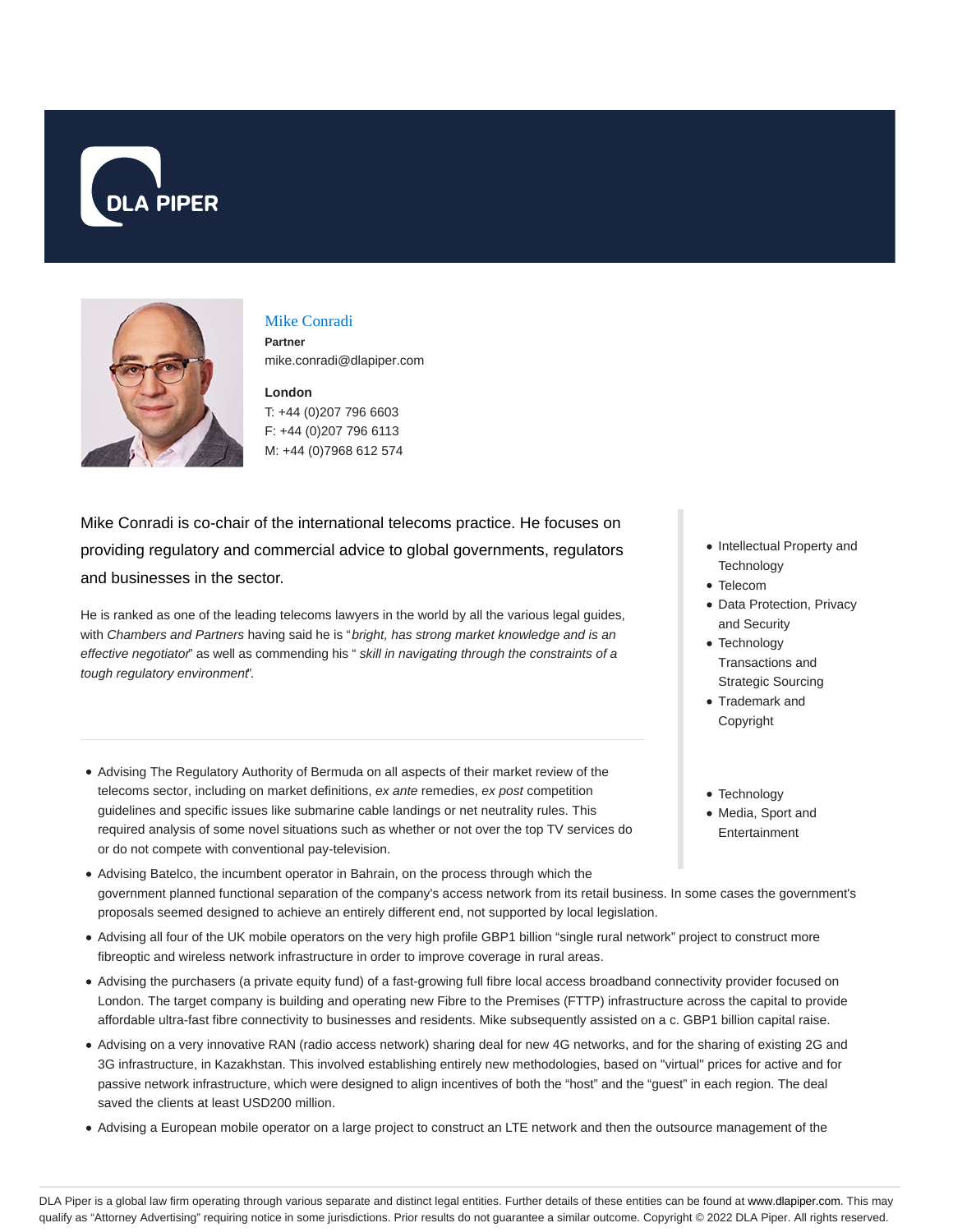network infrastructure. The vendor was Huawei though other bidders as part of the tender included Ericsson and ZTE and the contract was valued in excess of EUR500 million.

- Advising on the competitive procurement of a US\$1bn digital business support system (DBSS) for use by a group of companies within an international telecoms group for use in more than 5 countries over a 7 year period. This involved using the DLA Piper "Key Business Terms" online tool, which is designed to maximise a customer's negotiating leverage at the time a tender is most competitive, without incurring significant time or legal costs. We completed the whole procurement in less than 4 months.
- Advising on acquisition by BTG Pactual of the Globenet South American fibreoptic cable system in Brazil (c. USD750 million) the largest ever purely submarine cable acquisition with many interesting features (it was structured as a sale and leaseback - using a model that had never before been applied to this sector).
- Advising on the Hibernia Express low-latency trans-Atlantic fibreoptic system (USD200 million) where our work included the system supply negotiations - these had some very unique features because of the overriding need to achieve the latency target; we also advised an equity investor in the overall company.

### CREDENTIALS

### Professional Qualifications

Solicitor of the Senior Courts of England and Wales

## **Recognitions**

Mike is ranked as a leading telecoms lawyer by various legal guides, with Chambers having described his "ability to grasp complex technical points quickly", as well as commending his "skill in navigating through the constraints of a tough regulatory environment". The guides have also said that he is "bright, has strong market knowledge and is an effective negotiator".

## **Education**

Oxford University, Politics Philosophy and Economics

## **Memberships**

Admitted to the roll in New South Wales, Australia and in the Republic of Ireland

#### **INSIGHTS**

## **Publications**

**Digital infrastructure in a post-pandemic world**

01 July 2021

TechLaw Podcast

In episode 39 of our TechLaw podcast series Sean Williams, Chairman of London-based fibre networks, G.Network Communications and Grain Connect Limited, joins DLA Piper partner, Mike Conradi, to discuss the recent explosion in demand for fibre networks in light of the pandemic. This fascinating exchange sheds light on the ever growing need for stable and resilient broadband connectivity along with the investment opportunity it presents over the next five years. Join Sean and Mike as they continue the conversation at our fifth European Technology Summit on the 5th October 2021.

DLA Piper TechLaw Podcast Series · Digital infrastructure in a post-pandemic world

**Expanding into Africa: Regulatory challenges for satellite broadband providers**

DLA Piper is a global law firm operating through various separate and distinct legal entities. Further details of these entities can be found at www.dlapiper.com. This may qualify as "Attorney Advertising" requiring notice in some jurisdictions. Prior results do not guarantee a similar outcome. Copyright @ 2022 DLA Piper. All rights reserved.